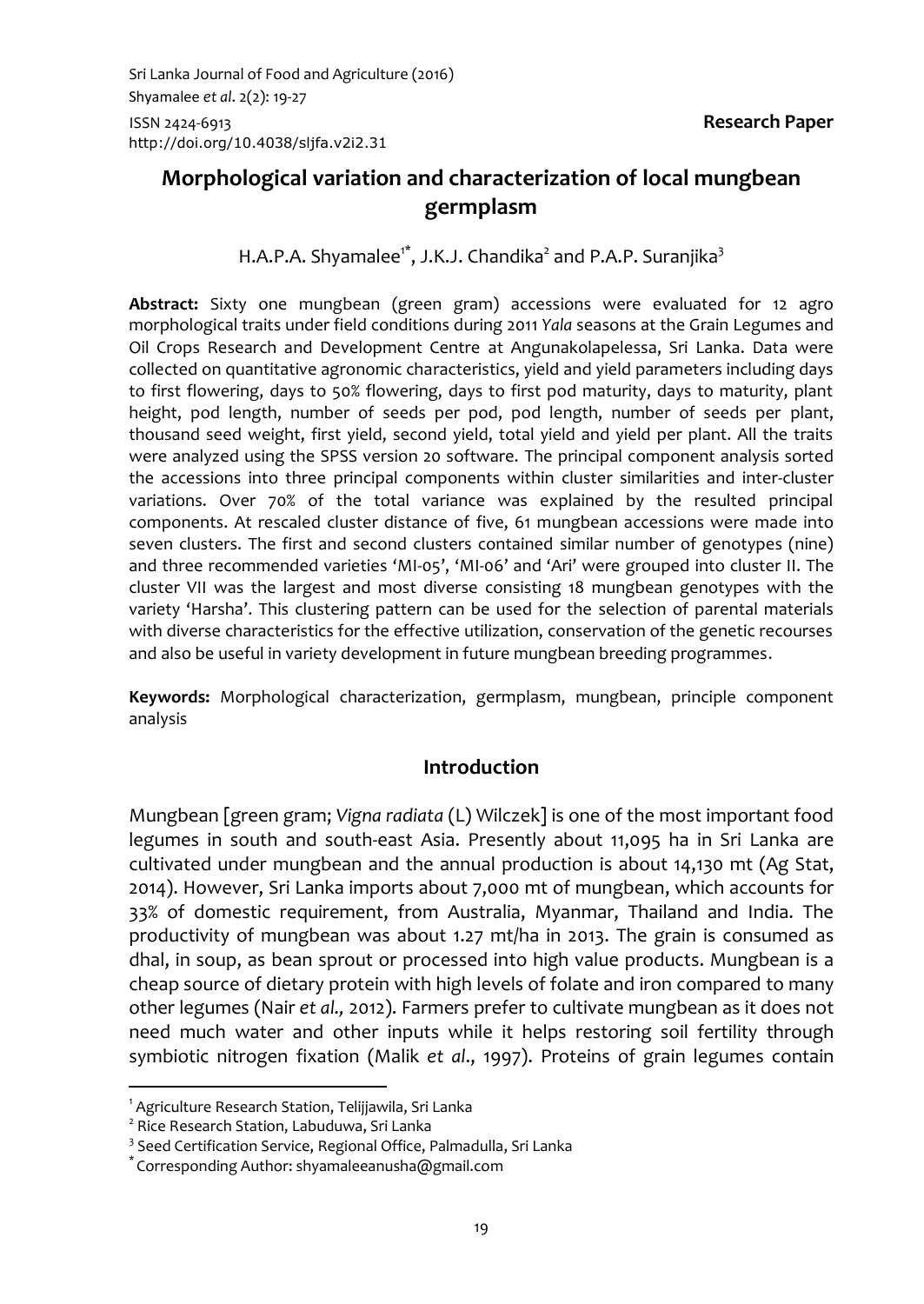relatively more essential amino acids such as Lysine and Tryptophan and thus, compliment the amino acids supplied by cereals. Moreover, they contain relatively small proportions of Sulphur-containing amino acids such as Methionine and Cysteine and, also a useful source of Thiamine, Niacin and Calcium. Therefore, mungbean has a tremendous market potential than any other grain legume crop. Improved accessions and old cultivars of mungbean are important and useful genes that can be used in breeding programmes. However, landraces and accessions are heterogeneous and include several genotypes within a population. The only way to ensure genetic variations of future generations is to exploit the present day genetic diversity of the crop and to identify the promising one for breeding programmes. Variation of mungbean accessions is important to maintain genetic diversity of gene pool. Estimation of genetic distance is one of the appropriate tools for parental selection in breeding programme. This is also important in identification of the diversity, crop evolution and the centre of origin (Mohammadi and Prasanna, 2003). The present study was conducted to evaluate the genetic diversity of mungbean accessions using quantitative agro-morphological traits in order to identify the superior parental genotypes to be used in future breeding programmes.

# **Materials and Methods**

Seeds of 61 accessions of mungbean germplasm were collected from the Plant Genetic Resources Center (PGRC) at Gannoruwa, Sri Lanka and from various parts of the country during 2010. The plants were grown during the *Yala* season (March-August) 2011 at the Grain Legumes and Oil Crops Research and Development Centre at Angunakolapelessa, Sri Lanka in a complete randomized design. Two rows, each at 3 m length was planted to each accession with 50 cm and 10 cm inter- and intrarow spacing, respectively. Four varieties namely, 'MI-05', 'MI-05', 'Harsha' and 'Ari' were used as check varieties for visual comparison of lines. Recommended cultural practices were followed. The plants were evaluated for various morphological traits under field conditions.

#### **Data collection and statistical analysis**

The accessions were evaluated and data were collected at flowering and at harvest of each line for yield, yield component and other agronomic traits such as number days to first flowering, 50% flowering, first maturity and 50% maturity, plant height at maturity, pod length, seeds per plant, seeds per pod, yield per plant, thousand seed weight, first yield, second yield and total yield according to the mungbean descriptor. The crop was regularly monitored. The data were analyzed by suing principal component analysis (PCA) and the cluster method using SPSS version 20. The Pearson's correlation (r) was used depict the strength of linear relationship between two considered variables and coefficient of correlation for pairs of morphological characters of the accessions.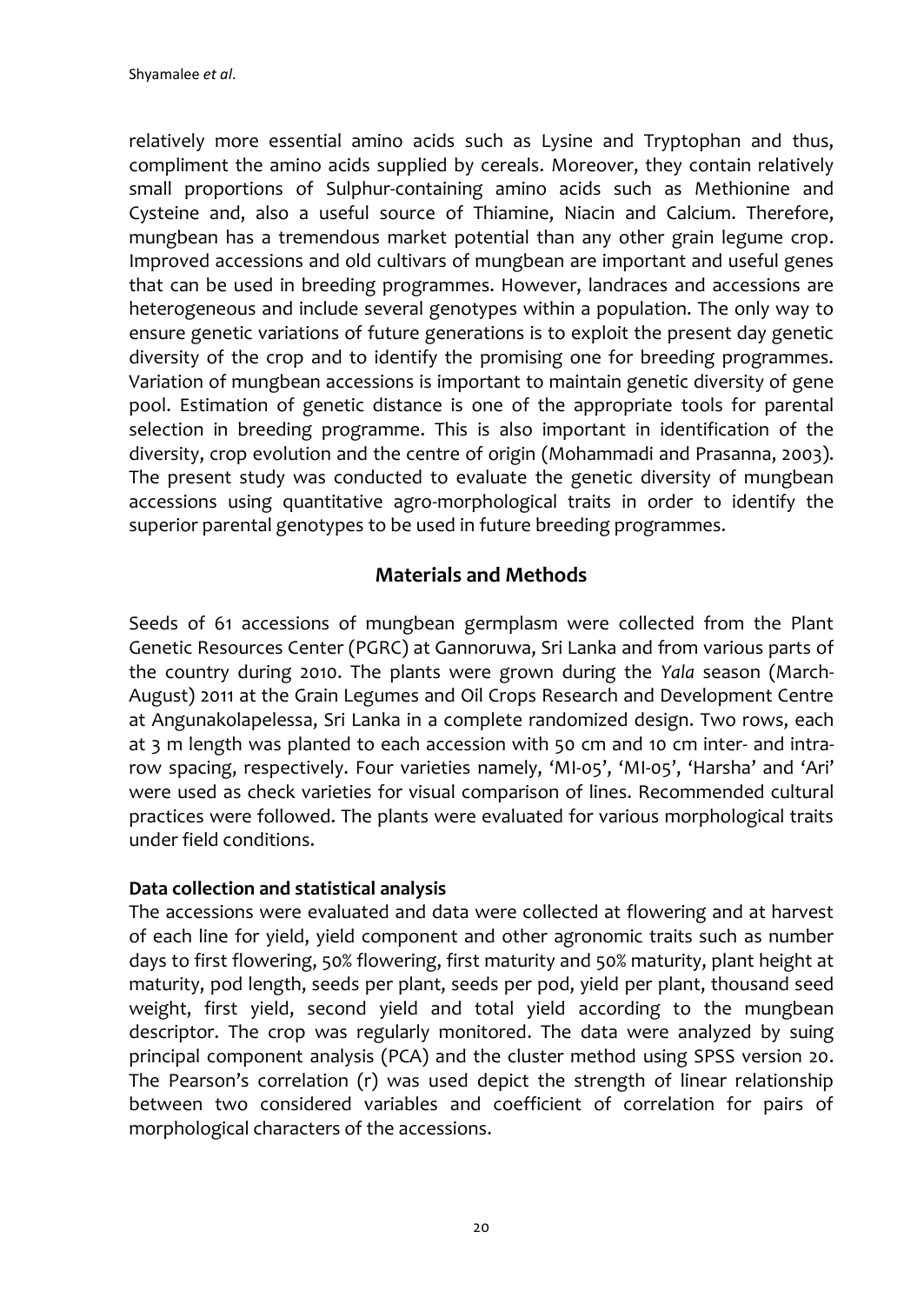# **Results and Discussion**

The total yield was recorded with the highest deviation from the population mean (Table 1) while the other attribute traits such as first and second yield, thousand seed weight, and number of seeds per plant also deviated considerably from the mean.

| Character                        | Mean value | Standard deviation |
|----------------------------------|------------|--------------------|
| Days to first flowering (FF)     | 31.98      | 3.61               |
| Days to 50% flowering (FDF)      | 40.34      | 3.12               |
| Days to first maturity (FMP)     | 47.54      | 2.13               |
| Days to maturity (MAT)           | 57.91      | 1.75               |
| Plant height (cm) (PH)           | 53.63      | 10.24              |
| Pod length (cm) (PL)             | 9.14       | 1.52               |
| Number of seeds per pod (SP)     | 12.50      | 0.91               |
| Number of seeds per plants (SPP) | 114.77     | 23.02              |
| Thousand seed weight (g) (TSW)   | 41.10      | 18.65              |
| First yield (g) (FYD)            | 207.82     | 84.58              |
| Second yield (g) (SYD)           | 186.20     | 138.82             |
| Total yield (g) (TYD)            | 394.03     | 179.32             |
| Yield per plant (g) (YPP)        | 5.17       | 2.77               |

Table 1. Mean and standard deviation for 13 agronomic characters, yield and yield parameters in 61 mungbean accessions

The Pearson's correlation coefficients among agronomic and yield attributing characters for 61 mungbean accessions, including the four varieties, are shown in Table 2. The extent of relationship between yield and its various components is important for the plant breeders to select plants which consist of desirable characteristics (Divyaramakrishnan and Savithramma, 2014).

The total yield was significantly correlated with first yield and second yield r-0.661 and r=0.889, respectively (p<0.05). Ganguly *et al*. (2012) reported that most of the variables were not dependent on each other but only few of them show a considerable relation. In the present study, the pod length and seeds per pods showed positive and significant (p<0.05) correlations with seeds per plant. The results are in agreement with those of Ganguly *et al*. (2012). Number of days to first flowering, 50% flowering and first pod maturity exhibited a significant positive relationship with the number of days taken to maturity. Most of the other variables were not dependent on each other. Our results also agree with Siddique *et al*. (1996) who reported an inverse correlation between seed yield and number of days to 50% flowering and maturity.

#### **Principal component analysis**

The progress in breeding programme for economic characters often depends on the availability of a large germplasm representing a diverse genetic variation. In order to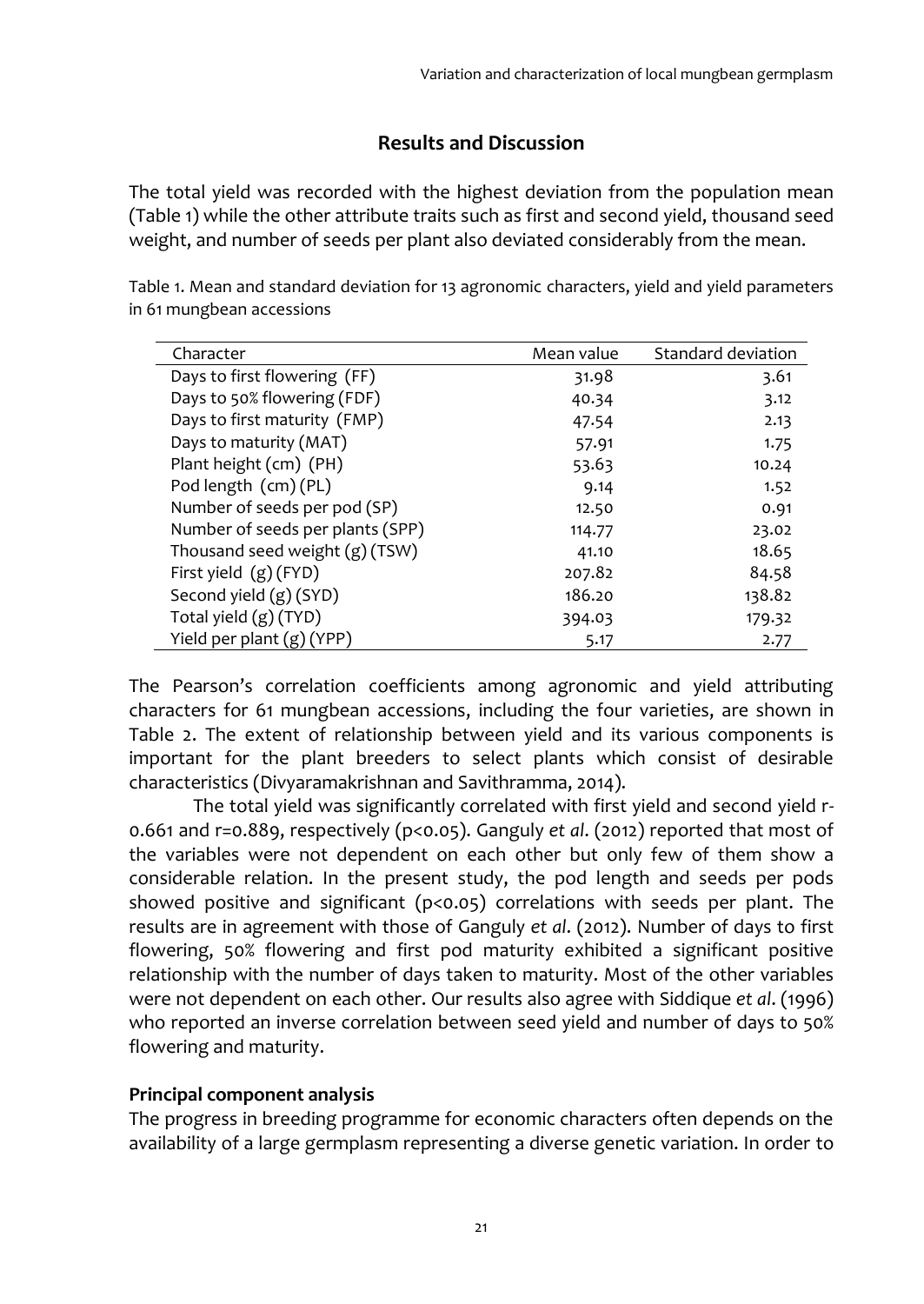ensure an efficient and effective use of crop germplasm, its characterization is imperative and multivariate analysis provides a good evaluation of land races. After identifying variation of morphological traits that should be further evaluated at a genetic level (Rabhani *et al*., 1998), PCA has extracted three principal components (PCs) in this study with an Eigen value more than 1.0, and expressed 70% of the among the traits studied (Table 3).

Table 2. Pearson's correlation coefficients among agronomic characteristics and yield parameters of evaluated mungbean accessions

|            | FF | FPF          | <b>FPM</b> | MAT                                | <b>PH</b> | PL                                                                                  | <b>SP</b> | <b>SPP</b> | TSW | <b>FYD</b>           | SYD. | <b>TYD</b>                                                                 | <b>YPP</b> |
|------------|----|--------------|------------|------------------------------------|-----------|-------------------------------------------------------------------------------------|-----------|------------|-----|----------------------|------|----------------------------------------------------------------------------|------------|
| FF         |    | $0.80^\circ$ |            |                                    |           | $0.59$ $0.62$ $0.31$ $-0.25$ $0.18$ $-0.15$ $-0.43$ $-0.56$ $-0.32$ $-0.51$ $-0.50$ |           |            |     |                      |      |                                                                            |            |
| <b>FDF</b> |    |              |            | $0.54^{\degree}$ 0.57 $^{\degree}$ |           | 0.09 -0.23 0.22 -0.12 -0.33 -0.47 -0.35 -0.49 -0.45                                 |           |            |     |                      |      |                                                                            |            |
| <b>FPM</b> |    |              |            | 0.92                               | 0.07      |                                                                                     |           |            |     |                      |      | $-0.29$ 0.12 $-0.19$ $-0.35$ $-0.46$ $-0.37$ $-0.49$ $-0.51$               |            |
| <b>MAT</b> |    |              |            |                                    | .097      |                                                                                     |           |            |     |                      |      | $-0.31$ $0.06$ $-0.23$ $-0.32$ $-0.39$ $-0.39$ $-0.49$ $-0.47$             |            |
| PH         |    |              |            |                                    |           | 0.13                                                                                |           |            |     |                      |      | 0.09 0.12 0.04 -0.06 0.25 0.16 -0.04                                       |            |
| PL         |    |              |            |                                    |           |                                                                                     |           |            |     |                      |      | $0.29$ $0.94$ <sup>*</sup> $0.57$ <sup>*</sup> $0.24$ $0.41$ $0.43$ $0.44$ |            |
| <b>SP</b>  |    |              |            |                                    |           |                                                                                     |           | 0.61       |     |                      |      | $-0.06$ $-0.14$ $-0.06$ $-0.12$                                            | 0.04       |
| <b>SPP</b> |    |              |            |                                    |           |                                                                                     |           |            |     | 0.452 0.15 0.32 0.32 |      |                                                                            | 0.39       |
| <b>TSW</b> |    |              |            |                                    |           |                                                                                     |           |            |     | 0.37                 | 0.33 | 0.43                                                                       | 0.38       |
| <b>FYD</b> |    |              |            |                                    |           |                                                                                     |           |            |     |                      |      | $0.24 0.66^*$                                                              | 0.44       |
| <b>SYD</b> |    |              |            |                                    |           |                                                                                     |           |            |     |                      |      | $0.89^*$ 0.64 <sup>*</sup>                                                 |            |
| <b>TYD</b> |    |              |            |                                    |           |                                                                                     |           |            |     |                      |      |                                                                            | 0.71       |
| <b>YPP</b> |    |              |            |                                    |           |                                                                                     |           |            |     |                      |      |                                                                            |            |

\*significant correlates at the 0.05 level; FF - Days to first flowering, FDF - Days to 50% flowering, FPM - Days to first pod maturity, MAT - Days to maturity, PH - Plant height, PL - Pod length, SP - Number of seeds per pod, SPP - Number of seeds per plant, TSW - Thousand seed weight, FYD - First yield, SYD - Second yield, TYD - Total yield, YPP - Yield per plant.

Table 3. Eigen values of 13 growth and yield parameters in 61 mungbean germplasm

| Principal component | Eigen values | Percentage of | Cumulative |  |  |
|---------------------|--------------|---------------|------------|--|--|
| `PC)                |              | variance      | percentage |  |  |
|                     | 5.481        | 42.16         | 42         |  |  |
|                     | 2.289        | 17.60         | 60         |  |  |
|                     | 1.356        | 10.43         | 70         |  |  |
|                     | 0.924        | 7.10          |            |  |  |

1 = Days to first flowering;  $2 =$  Days to 50% flowering;  $3 =$  Days to first pod maturity,  $4 =$  Days to maturity.

The first PC always describes variation of the population (Guei *et al*., 2005). The first components were extracted with the relatively large amounts of variance, while the later components accounted for relatively smaller amounts. Among the first three PCs, PC1 accounted for high proportions of the total variance (42%) and remaining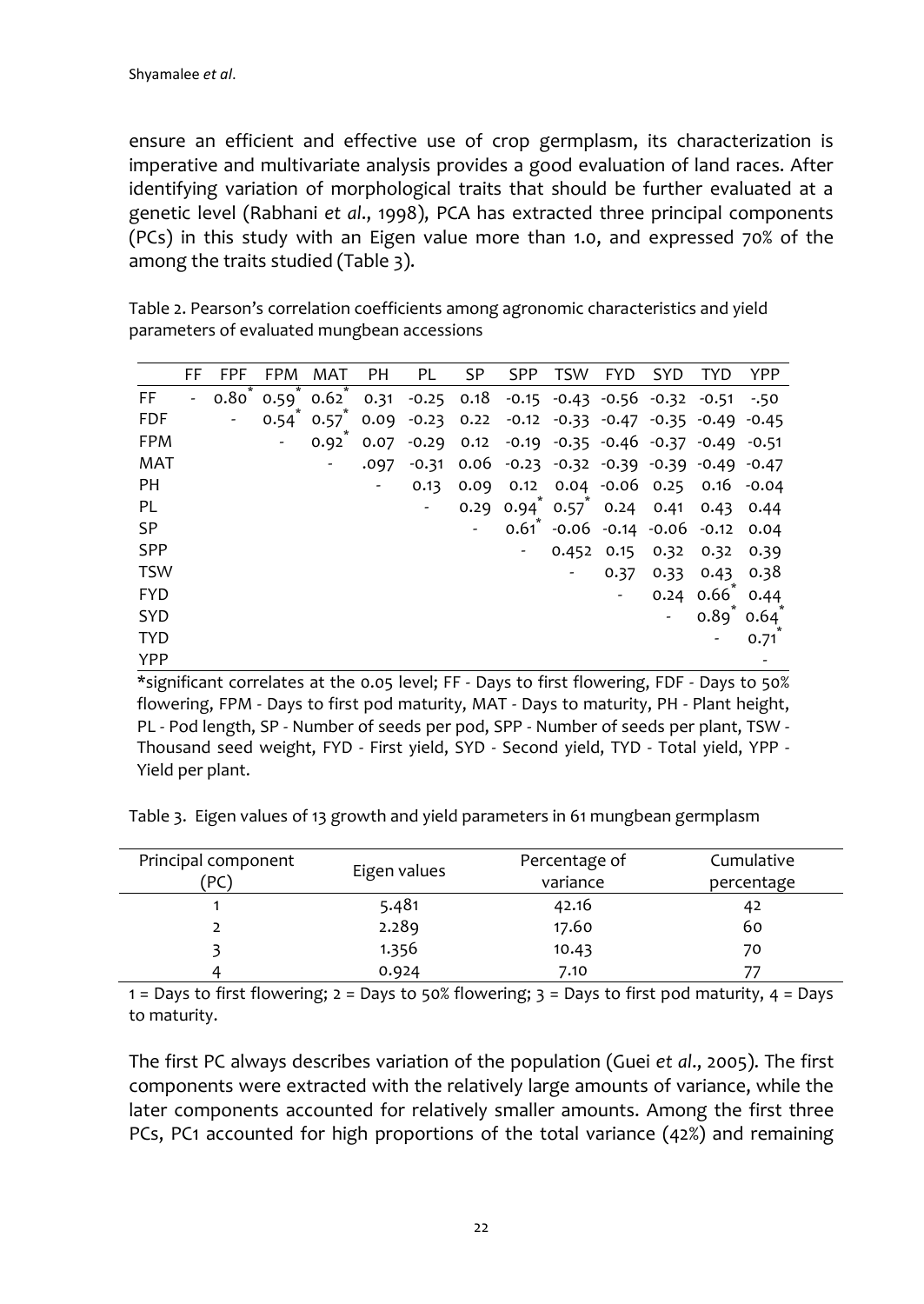two principal components PC2 and PC3 recorded 17% and 10% of variance from the total variance, respectively.

The first PC was more related to total yield, yield per plant, second yield, first yield and thousand seeds weight (Table 4). This implies that the yield related characteristics are close together when the second principal component seeds per plant, seeds per pod and pod length were more related traits. The third principle component exhibited negative effects on seeds per plant, seeds per pod and pod length.

| Traits                           |          | Component      |          |  |  |  |
|----------------------------------|----------|----------------|----------|--|--|--|
|                                  |          | $\overline{2}$ | 3        |  |  |  |
| Days to first flowering (FF)     | $-0.759$ | 0.392          | 0.278    |  |  |  |
| Days to 50% flowering (FPF)      | $-0.711$ | 0.370          | 0.110    |  |  |  |
| Days to first pod maturity (FPM) | $-0.758$ | 0.269          | 0.169    |  |  |  |
| Day to maturity (MAT)            | $-0.759$ | 0.237          | 0.208    |  |  |  |
| Plant height (PH)                | $-0.006$ | 0.390          | 0.665    |  |  |  |
| Pod length (PL)                  | 0.618    | 0.658          | $-0.167$ |  |  |  |
| Number of seeds per pod (SP)     | $-0.042$ | 0.715          | $-0.360$ |  |  |  |
| Number of seeds per plant (SPP)  | 0.499    | 0.804          | $-0.277$ |  |  |  |
| Thousand seed weight (TSW)       | 0.621    | 0.207          | $-0.081$ |  |  |  |
| First yield (FYD)                | 0.654    | $-0.225$       | 0.018    |  |  |  |
| Second yield (SYD)               | 0.693    | 0.162          | 0.553    |  |  |  |
| Total yield (TYD)                | 0.845    | 0.019          | 0.437    |  |  |  |
| Yield per plant (YPP)            | 0.779    | 0.076          | 0.117    |  |  |  |

Table 4. Values of principle component traits of mungbean

Three PCs extracted from the 13 characteristics by PCA were used for clustering the accessions. Similar genotypes were classified into the same cluster based on their various agronomic and yield parameters. The single Dendrogram represented four clusters at 10 re-scaled distances. Basnet *et al*. (2014) reported that the multivariate analysis involving the qualitative traits clearly show the alignment of the different genotypes into different clusters according to the similarity indices. Cluster analysis grouped genotypes together with greater genetics similarity; the clusters did not necessarily include all genotypes from the same origin (Figure 1).

Some clusters consisted only of the local or exotic genotypes while in others, genotypes of both were found together. This was primarily due to the similarity in the different genotypes for the qualitative traits observed. Our results also showed the same pattern with some-sub clusters consisted only of the recommended varieties while in others, both accessions and variety were found together. By incision, the dendrogram at 5 rescaled distance, the genotypes were categorized into 7 clusters (Figure 1). The number of accessions per cluster varied from three accessions in the sixth cluster to 18 in the last cluster. The first cluster contained 9 genotypes and those were separated into two sub groups.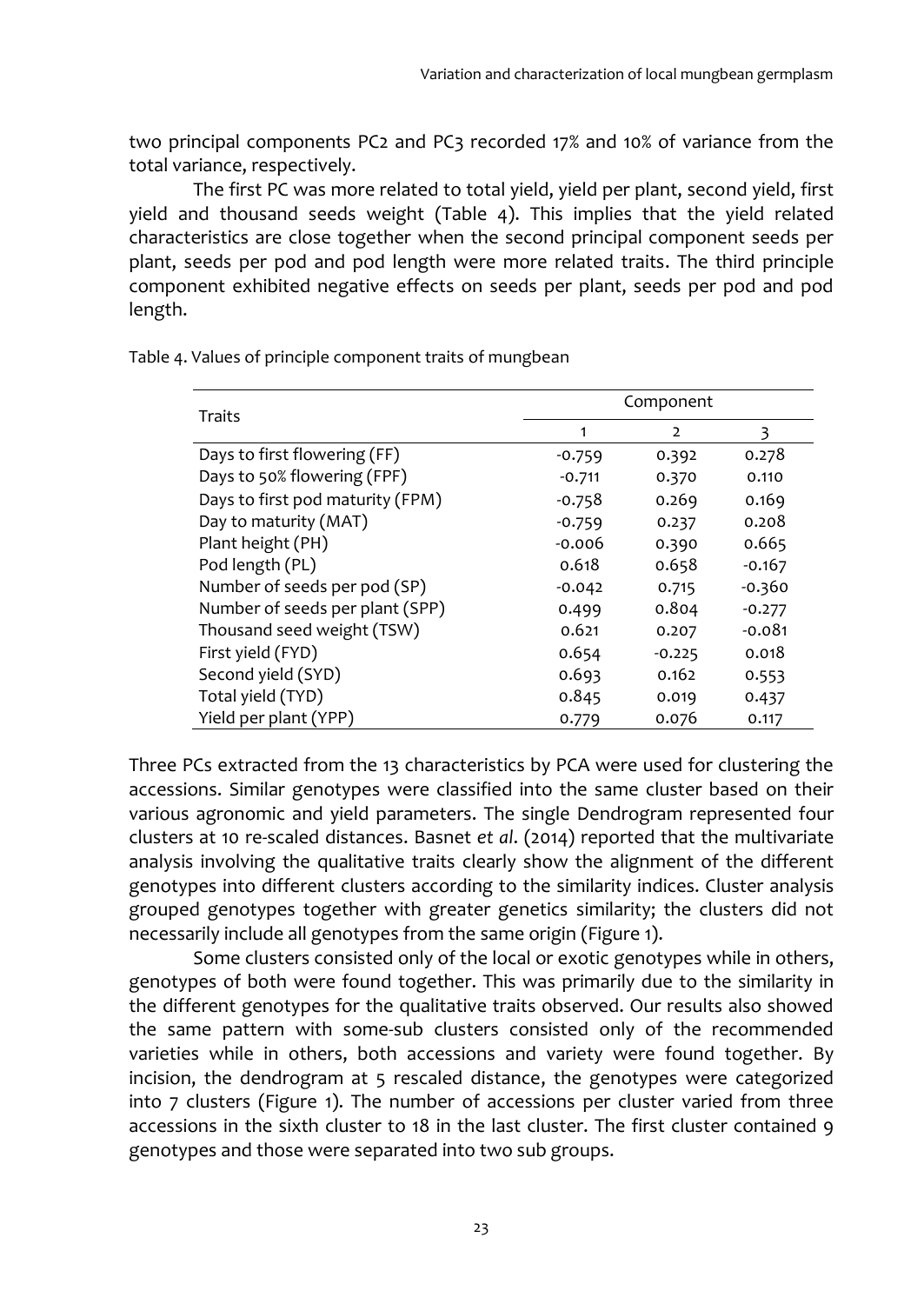

Figure 1. Dendrogram of mungbean accessions obtained through Ward Linkage cluster analysis based on 13 characteristics.

Most of the genotypes in the first cluster were large-seeded, high yielding and had a high thousand seed weight. Long-seeded variety "Ari", which was grouped into one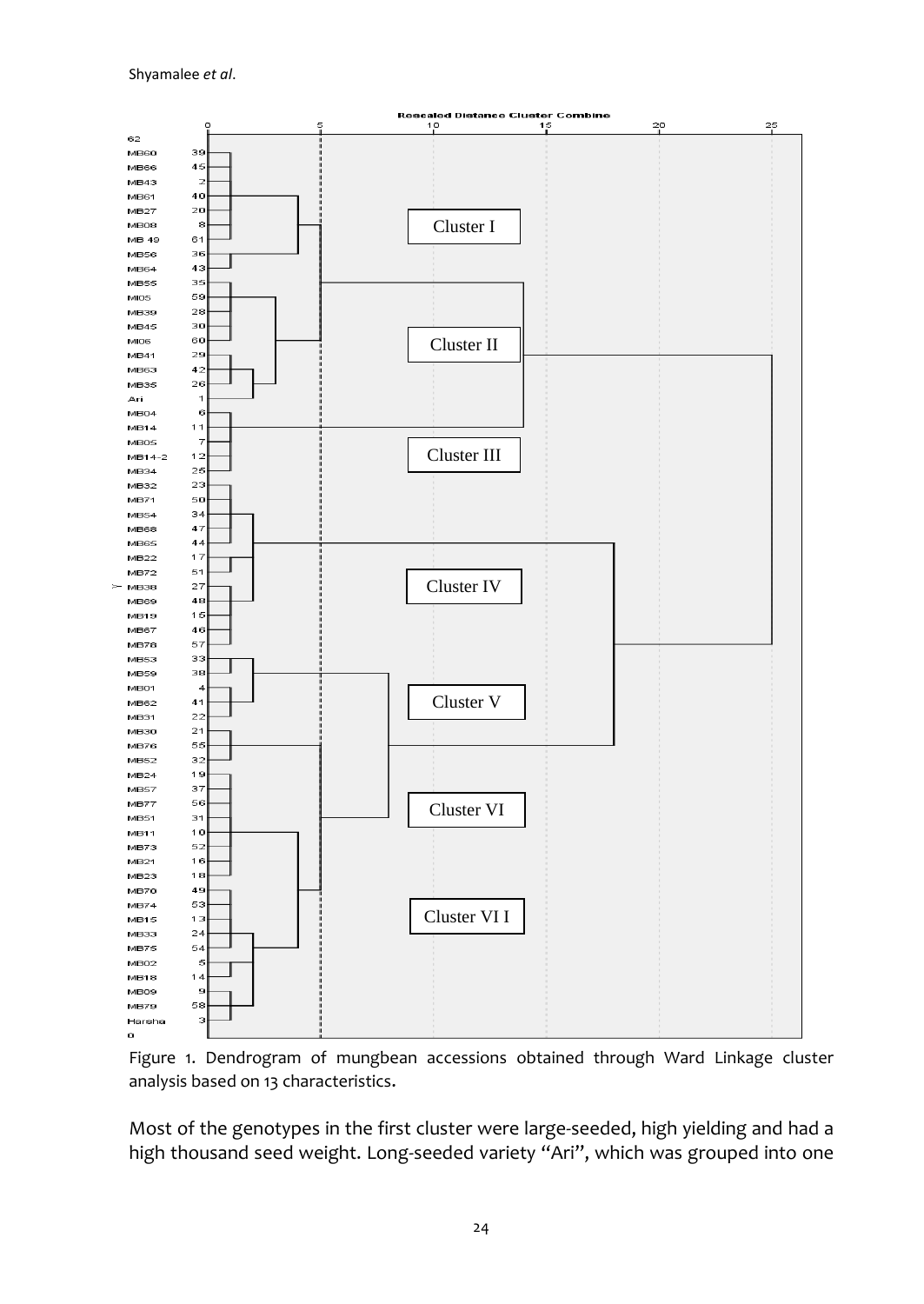of the sub groups, was distinct from the other genotypes in the cluster II. The three recommended varieties were separated into cluster II with two sub groups. The most popular mungbean varieties 'MI-05' and 'MI-06' were clearly separated to the same sub group under cluster II with three other accessions. Those lines were high yield with similar maturity periods.

Five large-seeded accessions with the same days to maturity grouped into the cluster III, while the cluster IV consisted of 12 accessions with three subgroups. These genotypes had medium seed size and the same maturity period. The subgroup MB 53 and MB 59 were grouped separately from other germplasm, where these genotypes had same thousand seed weight, yield per plant, number of seeds per plant and similar pod length. Three genotypes were grouped into the second sub group of cluster V with similar number of days to 50% flowering and maturity, and number of seeds per pod. The smallest cluster (Cluster VI) categorized the accessions with little number of seeds per plants, green purple hypocotyls, and days to first flowering, days to 50% flowering and days to maturity. The cluster VII was the largest and most diverse consisting 18 mungbean genotypes. This cluster was made into four sub groups. Most of the genotypes grouped into this cluster had small seed size, similar number of flowering days and maturity days. The variety 'Harsha' was grouped with two other accessions under cluster VII with same characteristics of 50% flowering, number of days taken to maturity, plant height pod length, number of seeds per pod and yield per plant.

The scatter plot (Figure. 2) consisting of four quadrants illustrated the distribution of mungbean genotypes according to the diversity of their morphological characteristics.



Figure 2. Simple scatter plots of principal component scores of the *mungbean* accessions based on 13 morphological characteristics.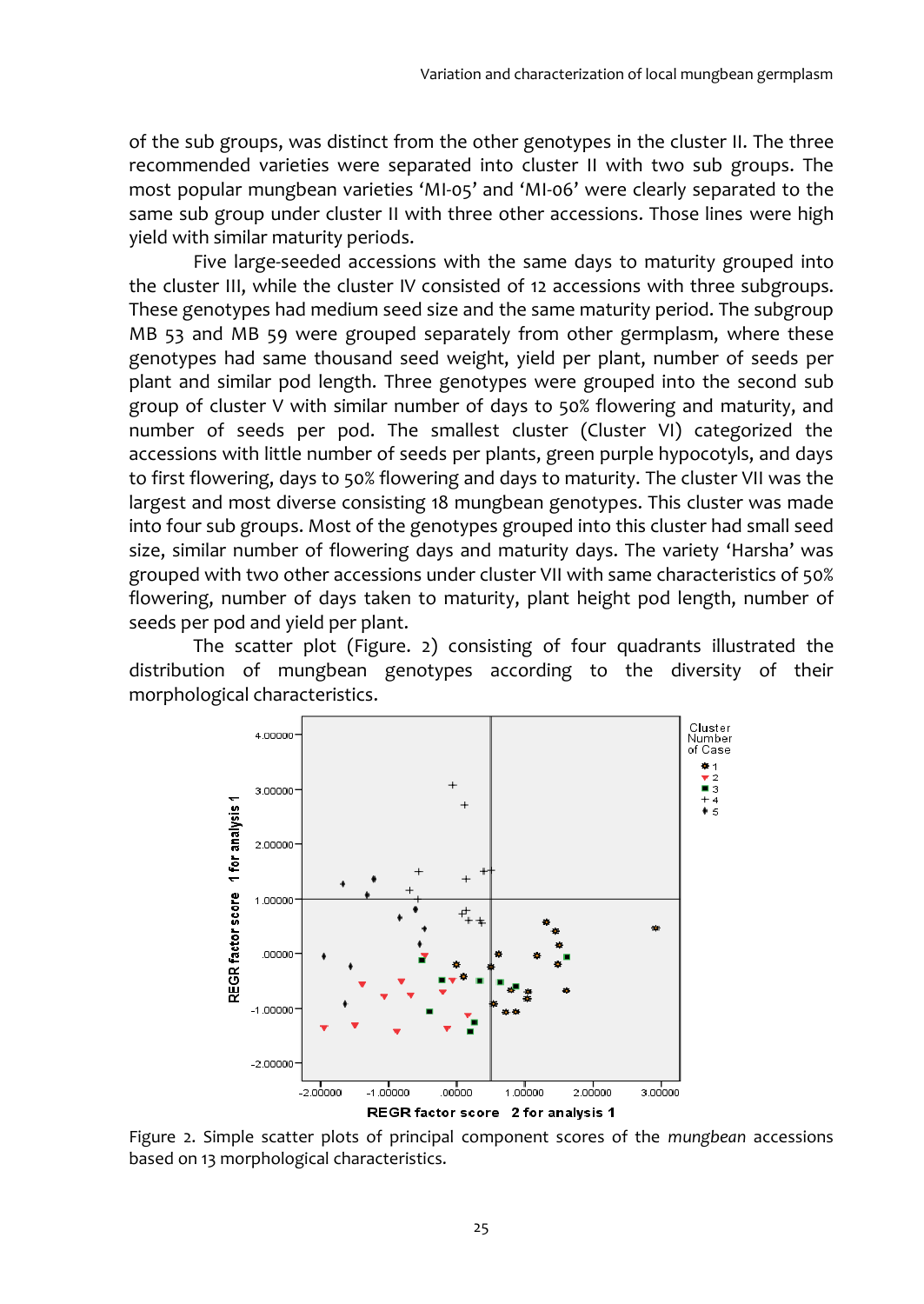Most of the genotypes felt into the third and fourth quadrants and few were in the first quadrant. The variety 'Ari' of cluster II was clearly seen to be diverged greatly from the other clusters. Most of the genotypes were concentrated in forth quadrant none of them in the second quadrant.

## **Conclusion**

Results of the study revealed that the agronomic characteristics and yield parameters can be effectively used to group mungbean accessions. The principal component analysis grouped these accessions into three principal components that were within cluster similarities and inter-cluster variations. Sixty one mungbean genotypes were grouped into VII divergent groups at the rescaled cluster distance of 5. This clustering pattern can be used for the selection of parental materials with diverse characteristics for the effective utilization, conservation of the genetic recourses and useful in development of varieties in the future mungbean breeding programmes.

# **Acknowledgement**

The authors gratefully acknowledge the financial assistance provided by the Sri Lanka Council for Agricultural Research Policy (SLCARP) under the National Agricultural Research Plan (NARP), the Plant Genetic Resources Centre (PGRC), Gannoruwa for providing the seed materials, and Former Additional Directors Drs. P. Weerasinghe and (Mrs.) A.P. Bentota of the Grain Legume and Oil Crops Research and Development Centre at Angunakolapelessa, Sri Lanka for providing all the support to make this research successful.

### **References**

- Ag Stat. (2014): Pocket book of Agricultural Statistics. Socio-Economic and Planning Centre, Department of Agriculture, Peradeniya, Sri Lanka.
- Basnet, K.M., Adhikari, N.R. and Pandey, M.P. (2014): Multivariate analysis among the Nepalese and Exotic mungbean (*Vigna radiata* L.) genotypes based on the qualitative parameters, Department of Plant Breeding and Genetics, Institute of Agriculture and Animal Science, Nepal.
- Divyaramakrishnan, C.K. and Savithramma, D.L. (2014): Tailoring genetic diversity of mungbean (*Vigna radiata* L. Wilczek) germplasm through principal component and cluster analysis for yield and yield related traits, International journal of Agronomy and Agricultural Research, India.
- Guei, R.G., Sanni, K.A., Abamu, F.J. and Fawole, I. (2005): Genetic diversity of rice (*Oryza sativa*  L.) Agronomic Africans. 5: 17-28
- Mohammadi, S.A. and. Prasanna, B.M. (2003): Analysis of genetic diversity of crop plants salient statistical tool and considerations. Division of Genetics, Indian Agricultural Research Institute, New Delhi.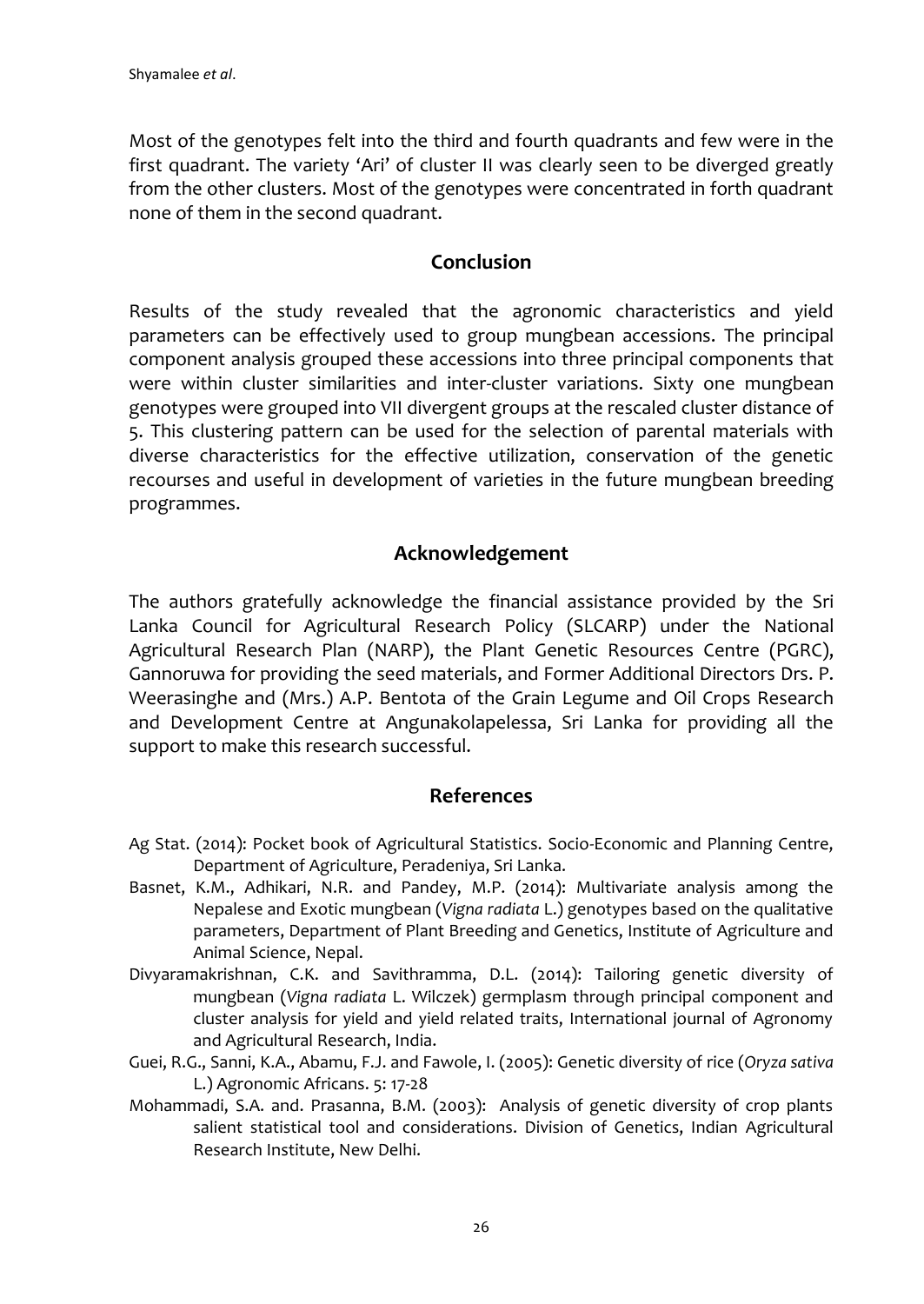- Malik, I.A., Ali, M., Sabir, H.M., and Ahmad, B. 1997. The Mungbean Green Revolution in Pakistan. Technical Bulletin No. 24. AVRDC. Shanhua, Taiwan, ROC. 66 p,
- Nair, R.M., Schafleitner, R., Kenyon, L., Srinivasan, R., Easdown, W., Ebert, R.W. and Hanson, P. (2012) Genetic improvement of mungbean. SABRAO J. Breed. Genet. 44: 177-190.
- Ganguly, R.P. and Bhat K.V. (2012): Analysis of Economically important morphological traits diversity in *Vigna radiata.* National Research Centre on DNA Fingerprinting, Agricultural Research Institute, New Delhi.
- Rabhani, M.A.A., Iwabuchi, Y., Murakami, T., Susuki, S. and Takayangi, K. (1998): Phenotypic variation and the relationship among mustard (*Brassica juncea* L.) germplasm from Pakistan, Euphytica, International Journal of Plant Breeding Waganingen University, The Neatherlands.
- Siddique, K.H.M., Loss, P.S. and Enneking, D. (1996): Narbon bean (*Vicia norbonensis* L.) A promising grain legume for low rainfall areas of South -Western Australia, Australian Journal of Experimental Agriculture, Australia.